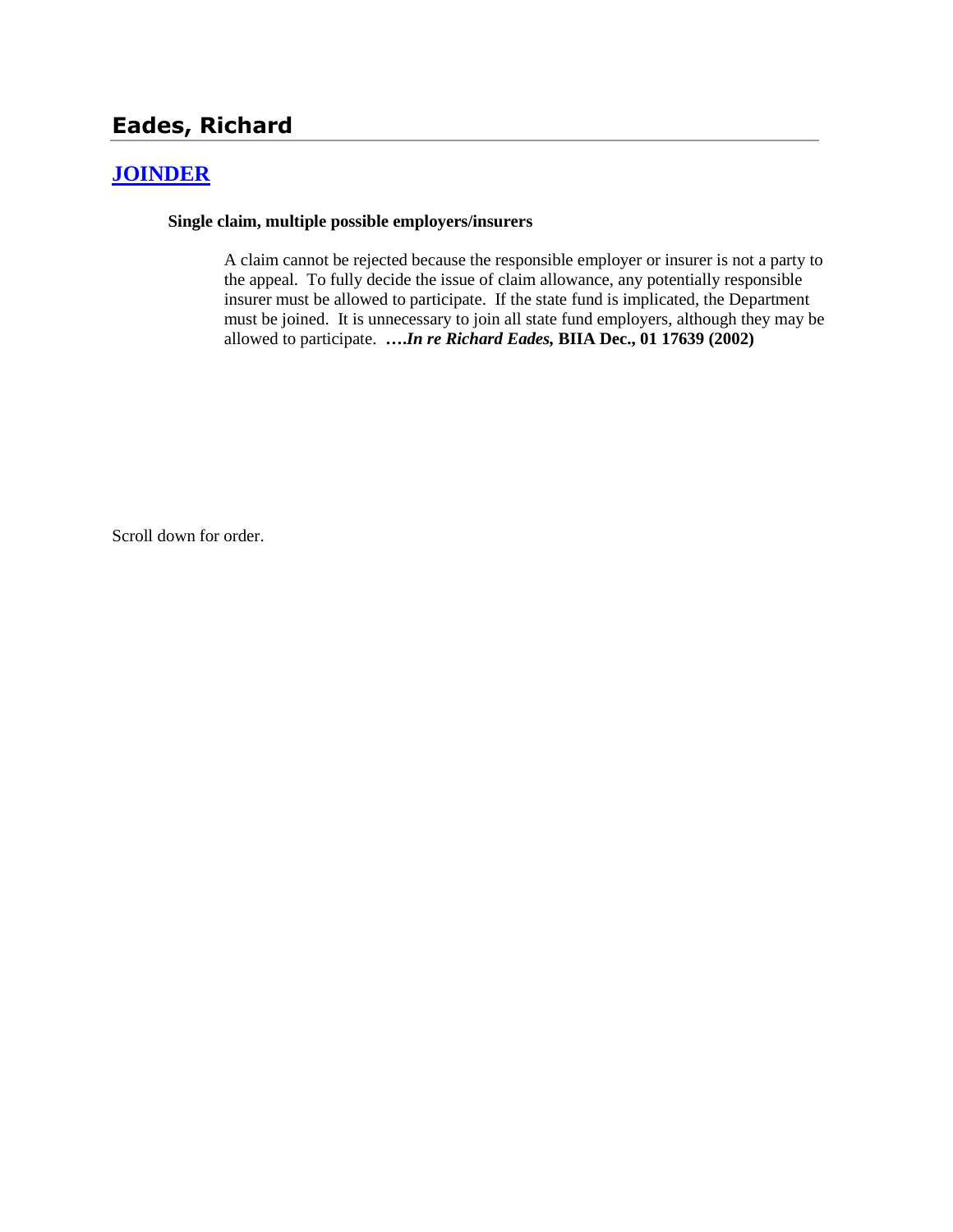# **BEFORE THE BOARD OF INDUSTRIAL INSURANCE APPEALS STATE OF WASHINGTON**

**)**

**) )**

**IN RE: RICHARD L. EADES ) DOCKET NO. 01 17639**

**CLAIM NO. W-438613 )**

**ORDER VACATING PROPOSED DECISION AND ORDER AND REMANDING APPEAL FOR FURTHER PROCEEDINGS**

APPEARANCES:

Claimant, Richard L. Eades, by Springer Norman & Workman, per Leonard F. Workman

Self-Insured Employer, Ocean Beach School District #101, by Law Office of Craig A. Staples, per Craig A. Staples

The claimant, Richard L. Eades, filed an appeal with the Board of Industrial Insurance Appeals on July 17, 2001, from an order of the Department of Labor and Industries dated June 15, 2001. The order of June 15, 2001, reversed a Department order dated February 28, 2001, and denied the claim on the basis that the claimant's condition is not the result of the exposure alleged. **REMANDED FOR FURTHER PROCEEDINGS.**

# **DECISION**

Pursuant to RCW 51.52.104 and RCW 51.52.106, this matter is before the Board for review and decision on a timely Petition for Review filed by the claimant to a Proposed Decision and Order issued on May 30, 2002. The Proposed Decision and Order affirmed the Department order of June 15, 2001. We remand this matter to the hearings process to join the necessary parties for a full adjudication of the issues raised by this appeal.

We agree with our industrial appeals judge that Mr. Eades did not establish that he suffered any injurious noise exposure while working for Ocean Beach School District. We do not agree, however, that the claim should be rejected based on this record, which shows that Mr. Eades does have occupationally related hearing loss. To determine the insurer on the risk, it was incumbent upon our industrial appeals judge to join each and every insurer who may be responsible for Mr. Eades' condition. By affirming the Department order without joining these parties, Mr. Eades is placed in the unenviable position of having to file a further claim, hoping this time to fortuitously name the party responsible for his hearing loss. Not only is that unfair to Mr. Eades, but this piecemeal approach to the adjudication of his claim could lead to inconsistent results. In light of these concerns, we hold that a claim cannot be rejected simply because the worker failed to identify

1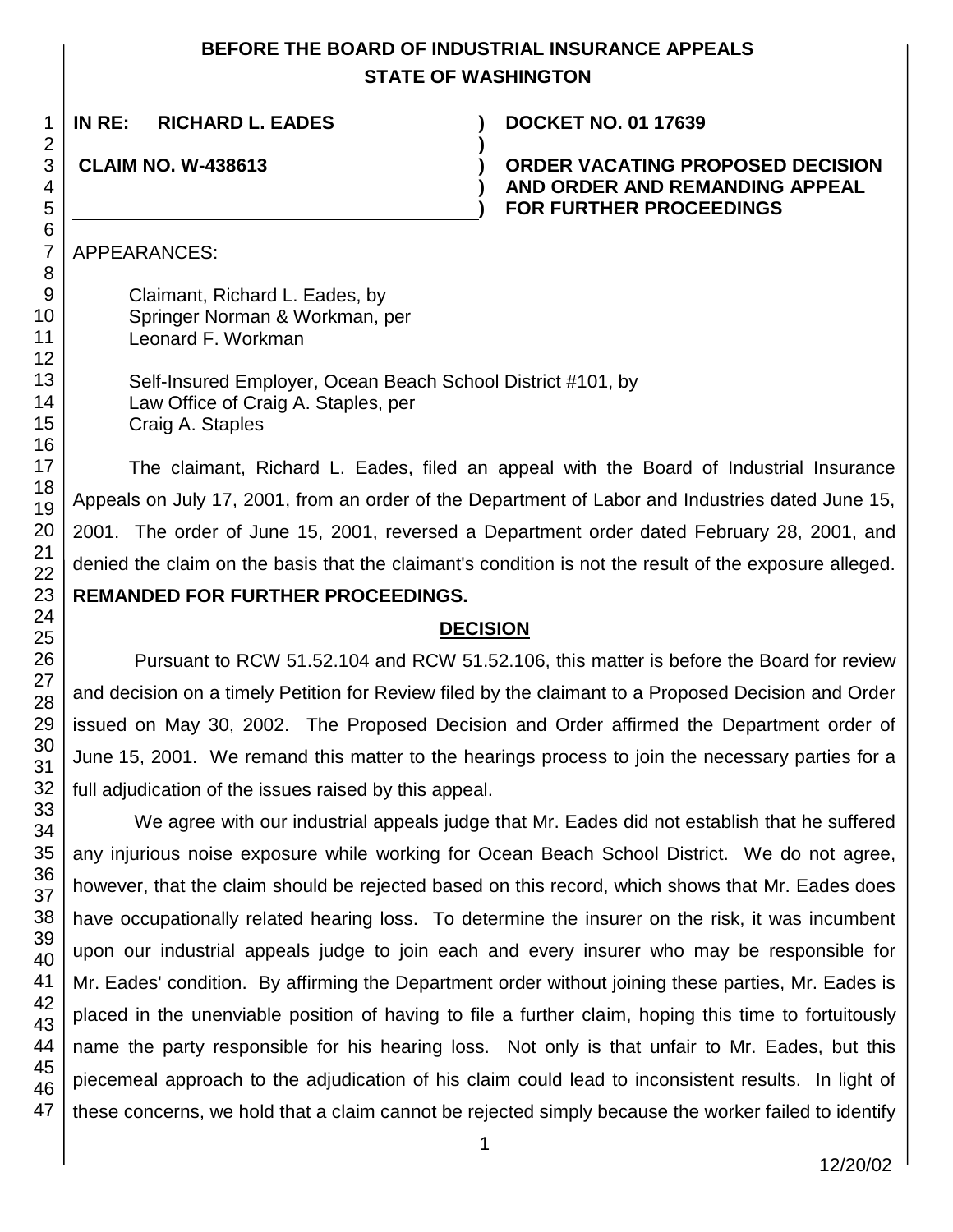the correct employer on the application for benefits. There is no provision in the Industrial Insurance Act that requires rejection of a claim merely because the worker incorrectly identified the employer. One of the advantages of the "last injurious exposure rule" noted by our Supreme Court is that the rule protects the worker from the risk of filing claims against the wrong employer. *Weyerhaeuser Co. v. Tri*, 117 Wn.2d 128 (1991). The Proposed Decision and Order runs afoul of the protection afforded the worker in instances where the correct employer was not identified when the claim was filed. Identification of the correct employer is necessary in order to correctly identify the responsible insurer, it is not critical to claim allowance.

To **fully** decide the issue of claim allowance, however, any potentially responsible insurer must be allowed to participate in the appeal. We intentionally refer to "responsible insurer" rather than "employer" because under the industrial insurance scheme in this state, there are two potential types of responsible insurers: the State Fund or a self-insured employer. The costs of workers compensation benefits are borne either by the State or by self-insurers. *See Weyerhaeuser v. Tri*, 117 Wn.2d 128 (1991). In Mr. Eades' appeal, the State Fund is potentially at risk for the costs associated with Mr. Eades' occupational hearing loss. At a minimum, the Department must be joined under these circumstances, but it is unnecessary to join all potential State Fund employers. Based on this record, it is unclear whether Mr. Eades had injurious noise exposure with other self-insured employers. If there is a potential that other self-insured employers may be responsible for Mr. Eades' occupational hearing loss, they must be joined also. Other State Fund employers may be allowed to participate, but their joinder is not necessary to fully adjudicate claim allowance.

We are mindful that our jurisdiction is appellate only and that "[i]f a question is not passed upon by the department, it cannot be reviewed by either the board or superior court." *Hanquet v. Department of Labor & Indus.*, 75 Wn. App. 657, 662 (1994), quoting *Lenk v. Department of Labor & Indus.*, 3 Wn. App. 977 (1970). Some may argue that we do not have jurisdiction to join other employers because the Department order lists only Ocean Beach School District. We disagree. Mr. Eades seeks allowance of his occupational disease claim. To evaluate the merits of that claim the Department had to pass upon the issue of whether Mr. Eades' hearing loss was caused, in any part, by employment covered under the Industrial Insurance Act. By rejecting the claim on the basis that the "condition is not the result of the exposure alleged," the Department determined, at least by implication, that there was no responsible Washington employer. Accordingly, we have jurisdiction in this appeal to determine whether any of Mr. Eades' employers should bear responsibility for his hearing loss under *Lenk*.